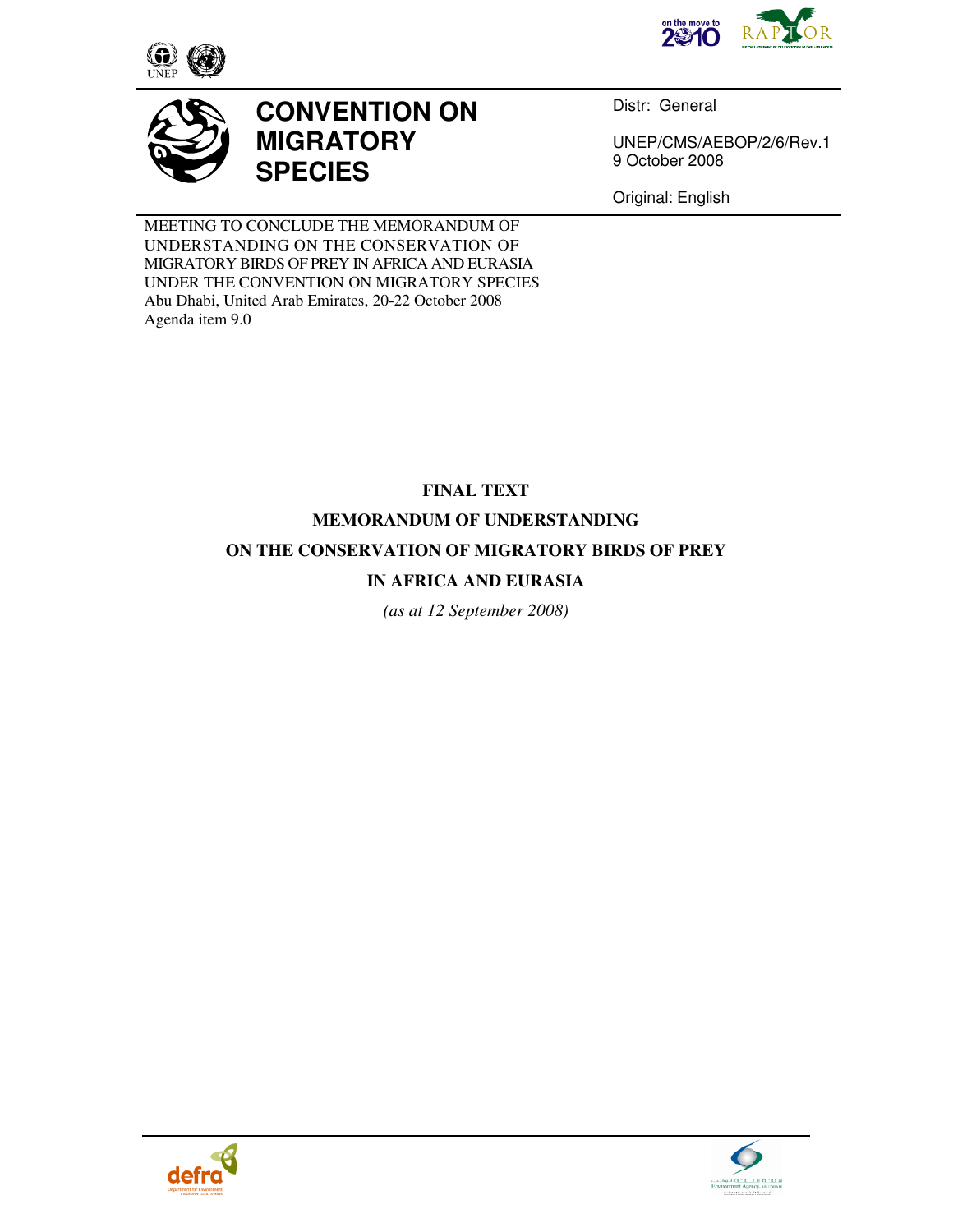#### **MEMORANDUM OF UNDERSTANDING ON THE CONSERVATION OF MIGRATORY BIRDS OF PREY IN AFRICA AND EURASIA**

#### The Signatories

*Recalling* that the Convention on the Conservation of Migratory Species of Wild Animals, signed at Bonn on 23 June 1979, calls for international co-operative action to conserve migratory species and that Article IV.4 of that convention encourages Signatories to conclude agreements - including non-legally binding administrative agreements in respect of any populations of migratory species;

*Noting* that several species of Falconiformes are listed in Appendix I and all of these species in Appendix II of that Convention;

*Considering* that migratory birds of prey serve as high-level indicators of ecosystem health and climate change across their range;

*Recognizing* that many populations of birds of prey migrate between and within Africa and Eurasia, crossing the territory of different countries;

*Concerned* by the considerable number of African-Eurasian migratory species of birds of prey that presently have an unfavourable conservation status at a regional and/or global level and especially by the lack of knowledge of the status and trends of migratory birds of prey in Africa and Asia;

*Aware* that among the factors which contribute to the unfavourable conservation status of many African-Eurasian birds of prey species are the loss, degradation and fragmentation of habitats, increased mortality and reduced breeding success as a result of unlawful killing (including especially poisoning), unsustainable taking, human economic activities (damaging biodiversity) and land-use practices and that climate change is likely to cause further adverse effects on bird of prey populations;

*Mindful* that a range of existing multilateral environmental instruments can or do contribute to the conservation of migratory birds of prey but lack a unifying international plan of action;

*Convinced* of the need for immediate and concerted international actions to conserve African-Eurasian migratory species of birds of prey maintain and restore them in general to favourable conservation status;

*Underlining* the need to increase awareness to conserve migratory birds of prey in the African-Eurasian region;

*Recalling* Resolution No. 3 adopted by the VI World Conference on Birds of Prey and Owls held in Budapest, Hungary, 18-23 May 2003, and UNEP/CMS Recommendation 8.12 on Improving the Conservation Status of Birds of Prey and Owls in Africa and Eurasia;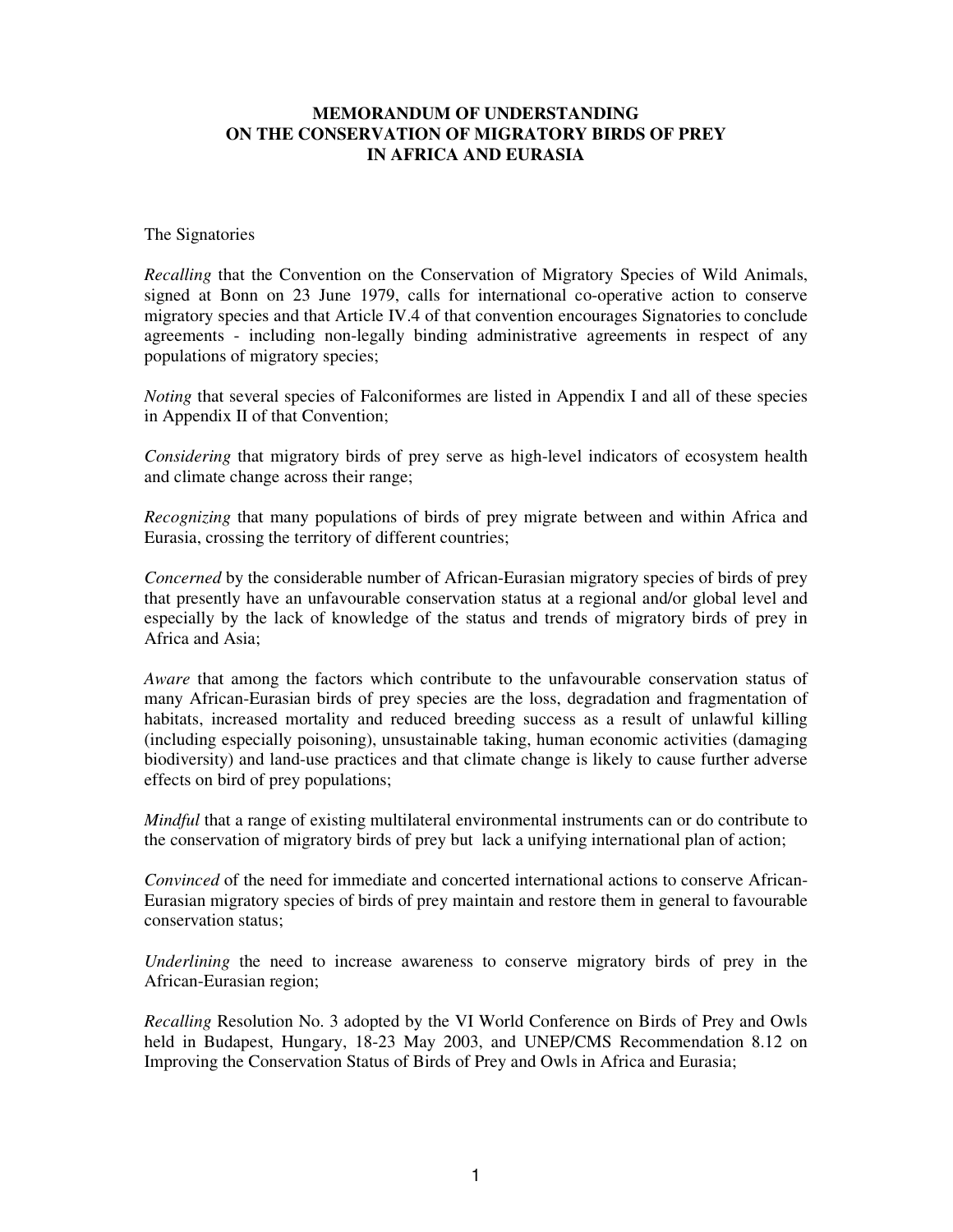*Realising* the importance of involving all Range States in the region as well as relevant intergovernmental, non-governmental and private sector organisations in cooperative conservation for migratory birds of prey and their habitats;

*Acknowledging* that effective implementation and enforcement of such actions will require cooperation between Range States and international and national non-governmental organisations in order to encourage research, training and awareness raising to maintain, restore, manage and monitor birds of prey.

#### HAVE DECIDED as follows:

#### **Scope and Definitions**

- 1. For the purpose of this Memorandum of Understanding:
- a) "Birds of Prey" means migratory populations of Falconiformes and Strigiformes species occurring in Africa and Eurasia, listed in Annex 1 of this Memorandum of Understanding;
- b) "Africa and Eurasia" means Range States and territories listed in Annex 2 of this Memorandum of Understanding;
- c) "Conservation" means the protection and management, including sustainable use of birds of prey and their habitats, in accordance with the objectives and principles of this Memorandum of Understanding;
- d) "Convention" means the Convention on the Conservation of Migratory Species of Wild Animals, signed at Bonn on 23 June 1979;
- e) "Signatory" means a Signatory to this Memorandum of Understanding in accordance with Paragraph 23 below;
- f) "Secretariat" means the Secretariat of the Convention; and
- g) "Action Plan" means the Action Plan for the Conservation of African-Eurasian Migratory birds of prey contained in Annex 3.

In addition, the terms defined in Article I, sub-paragraphs 1 (a) to (i), of the Convention shall have the same meaning, *mutatis mutandis,* in this Memorandum of Understanding.

2. This Memorandum of Understanding is a legally non-binding agreement under Article IV, paragraph 4 of the Bonn Convention, as defined by Resolution 2.6 adopted at the Second meeting of the Conference of the Parties to the Convention. (Geneva, 11-14 October 1988).

3. The interpretation of any term or provision of this Memorandum of Understanding will be made in accordance with the Convention and/or relevant Resolutions adopted by its Meeting of the Signatories, unless such a term or provision is defined or interpreted differently in this Memorandum of Understanding.

4. The three annexes form an integral part of this Memorandum of Understanding.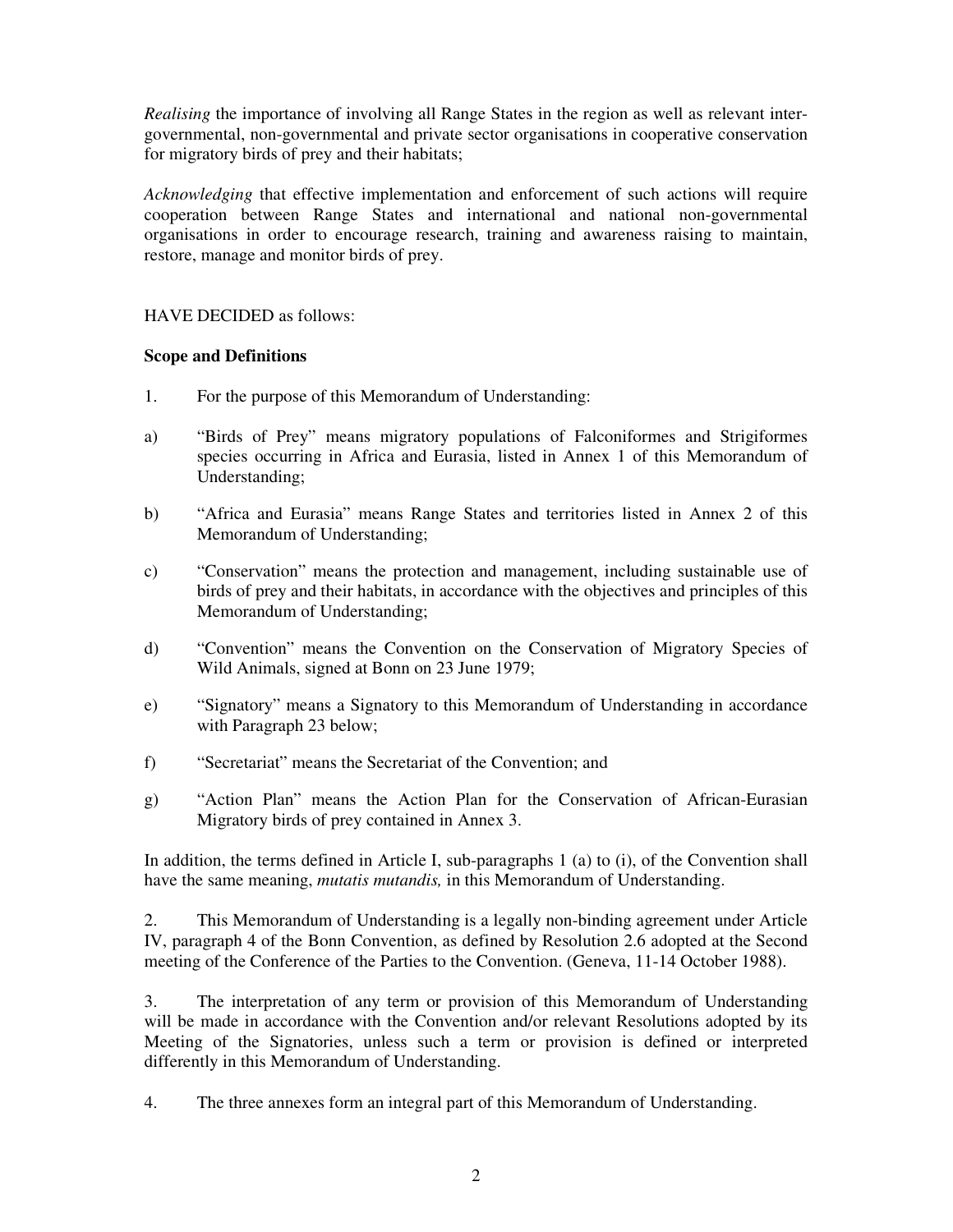### **Fundamental Principles**

5. The Signatories will aim to take co-ordinated measures to achieve and maintain the favourable conservation status of birds of prey throughout their range and to reverse their decline when and where appropriate. To this end, they will endeavour to take, within the limits of their jurisdiction and having regard to their international obligations, the measures specified in Paragraphs 7 and 8, together with the specific actions laid down in the Action Plan.

6. In implementing the measures specified in Paragraph 5 above, Signatories will apply the precautionary principle.

#### **General Conservation Measures**

7. The Signatories will strive to adopt, implement and enforce such legal, regulatory and administrative measures as may be appropriate to conserve birds of prey and their habitat.

- 8. To this end, the Signatories will endeavour to:
- a) identify important habitats, significant routes and congregatory sites for birds of prey occurring within their territory and encourage their protection, and/or appropriate management, assessment, rehabilitation and/or restoration;
- b) coordinate their efforts to ensure that a network of suitable habitats is maintained or, where appropriate, established *inter alia* where such habitats extend over the territory of more than one Signatory;
- c) investigate problems that are posed or are likely to be posed by human activities or from other causes and will endeavour to implement remedial and preventative measures, including *inter alia* habitat rehabilitation and habitat restoration, and compensatory measures for loss of habitat;
- d) cooperate in emergency situations requiring concerted international action, in developing appropriate emergency procedures to improve the conservation of bird of prey populations and in preparing guidelines to assist individual Signatories in addressing such situations;
- e) ensure that any utilisation of birds of prey is based on an assessment using the best available knowledge of their ecology and is sustainable for the species as well as for the ecological systems that support them;
- f) take appropriate measures for the recovery of bird populations and re-introduction of birds of prey native to their territory provided that such actions will contribute to their conservation;
- g) take appropriate measures to prevent the introduction into their territory of non-native birds of prey, including hybrids where this would have an adverse effect on the conservation of native biodiversity;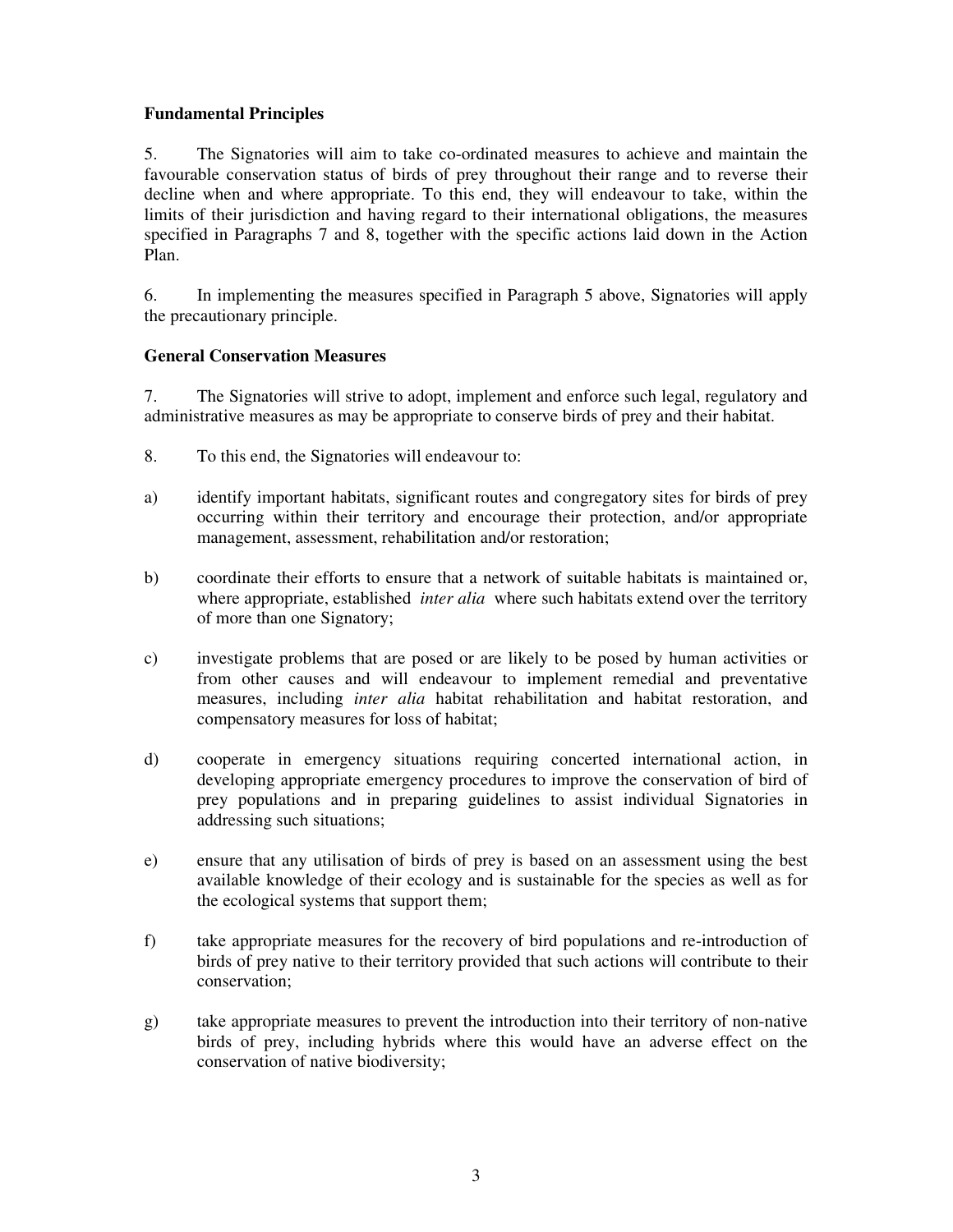- h) encourage research into the biology and ecology of birds of prey, including the harmonization of research and monitoring methods and, where appropriate, the establishment of joint or cooperative research and monitoring programmes;
- i) assess training requirements to implement conservation actions and, in cooperation with others where possible, develop appropriate priority training programmes;
- j) develop and maintain programmes to raise awareness and understanding of conservation issues relating to birds of prey and their habitat as well as of the objectives and provisions of this Memorandum of Understanding;
- k) exchange information and the results from research, monitoring, conservation and education programmes; and
- l) cooperate with a view to assisting each other to implement this Memorandum of Understanding, particularly in the areas of research and monitoring.

9. With a view to promoting the conservation status of birds of prey, Signatories may encourage other Range States to sign this Memorandum of Understanding.

#### **Implementation and Reporting**

10. Each Signatory will designate a contact point for all matters relating to the implementation of this Memorandum of Understanding; and communicate the name and address of that contact point to the co-ordinating unit once established. Before the establishment of the co-ordinating unit such duties will be undertaken by the Secretariat.

11. Within two years of this Memorandum of Understanding becoming effective, Signatories will aim to prepare and submit to the Secretariat where appropriate a national or regional (e.g. EU) strategy or equivalent documents (e.g. Single Species Action Plans) for category 1 and, where appropriate, category 2 species in table 1 in the Action Plan.

12. The Meeting of the Signatories will be the decision-making body of this Memorandum of Understanding. The Meeting will elect a Chairman and consider for adoption the rules of procedure recommended by the Secretariat. Meetings will be arranged wherever possible to coincide with other appropriate gatherings where the relevant representatives would be present. Any agency or body technically qualified in such matters may be represented at sessions of the Meeting of the Signatories by observers, unless at least one third of the Signatories present object. Participation will be subject to the rules of procedure adopted by the Meeting.

13. The first session of the Meeting of the Signatories will be convened as soon as possible after at least three quarters of the Signatories have submitted their strategies or equivalent measures or, funds permitting, three years after the Memorandum of Understanding has become effective.

14. At the first session, the Secretariat will present an overview report compiled on the basis of all information at its disposal pertaining to birds of prey. The first session will also adopt a format for and schedule of regular progress reports on implementing the strategies or equivalent measures. At its first session the meeting will adopt a procedure for amending the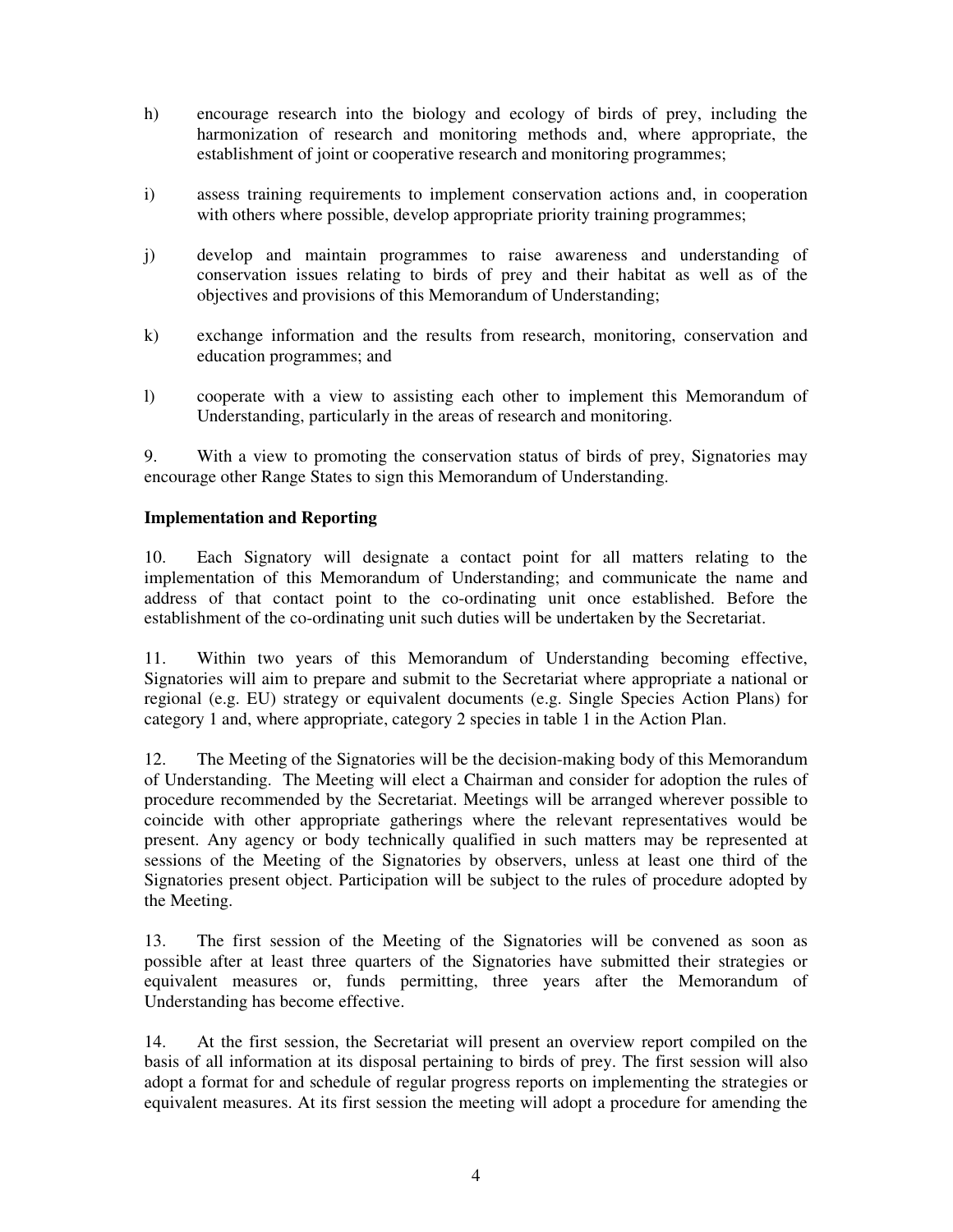Annexes to the Memorandum of Understanding and it will also make such arrangements as may be necessary for convening subsequent sessions of the Meeting of Signatories.

15. At its first session, the Meeting of the Signatories in collaboration with the Secretariat will establish a coordinating unit which will assist communication, encourage reporting and facilitate activities between and among Signatories, other interested states and organisations. The coordinating unit will make available to all of the Signatories all of the strategies and equivalent documents it receives, prepare an overview of progress in implementation of the Action Plan six months before the second and subsequent sessions of Signatories, and perform such other functions as may be assigned by the Meeting of Signatories. The coordinating unit will be based in the office of an appropriate national, regional, or international organisation as agreed by consensus of the Signatories at their first session, after consideration of all offers received.

16. The Secretariat will compile the national and international progress reports and make them available to all Signatories and Range States.

17. Signatories that are also Parties to the Convention will in their national report to the Conference of the Parties to the Convention make specific reference to activities undertaken in relation to this Memorandum of Understanding.

18. The Signatories will endeavour to exchange without undue delay the scientific, technical, legal and other information needed to co-ordinate conservation measures and cooperate with other Range States, appropriate international organisations, national nongovernmental organisations and scientists with a view to developing co-operative research and facilitating the implementation of this Memorandum of Understanding.

19. The Signatories will endeavour to finance from national and other sources the implementation in their territory of the measures necessary for the conservation of birds of prey. In addition, they will endeavour to assist each other in the implementation and financing of key points of the Action Plan, and seek assistance from other sources for the financing and implementation of their strategies or equivalent measures.

### **Final Provisions**

20. This Memorandum of Understanding is concluded for an indefinite period.

21. This Memorandum of Understanding may be amended at any Meeting of the Signatories. Any amendment adopted will become effective on the date of its adoption by the Meeting by consensus. The Secretariat will communicate the text of any amendment so adopted to all Signatories and to all other Range States.

22. Nothing in this Memorandum of Understanding will prevent any of the Signatories adopting stricter measures for the conservation of birds of prey on its territory.

23. The Signatories will review at each session of the Meeting of Signatories this Memorandum of Understanding, including the operational, administrative and institutional arrangements for implementation.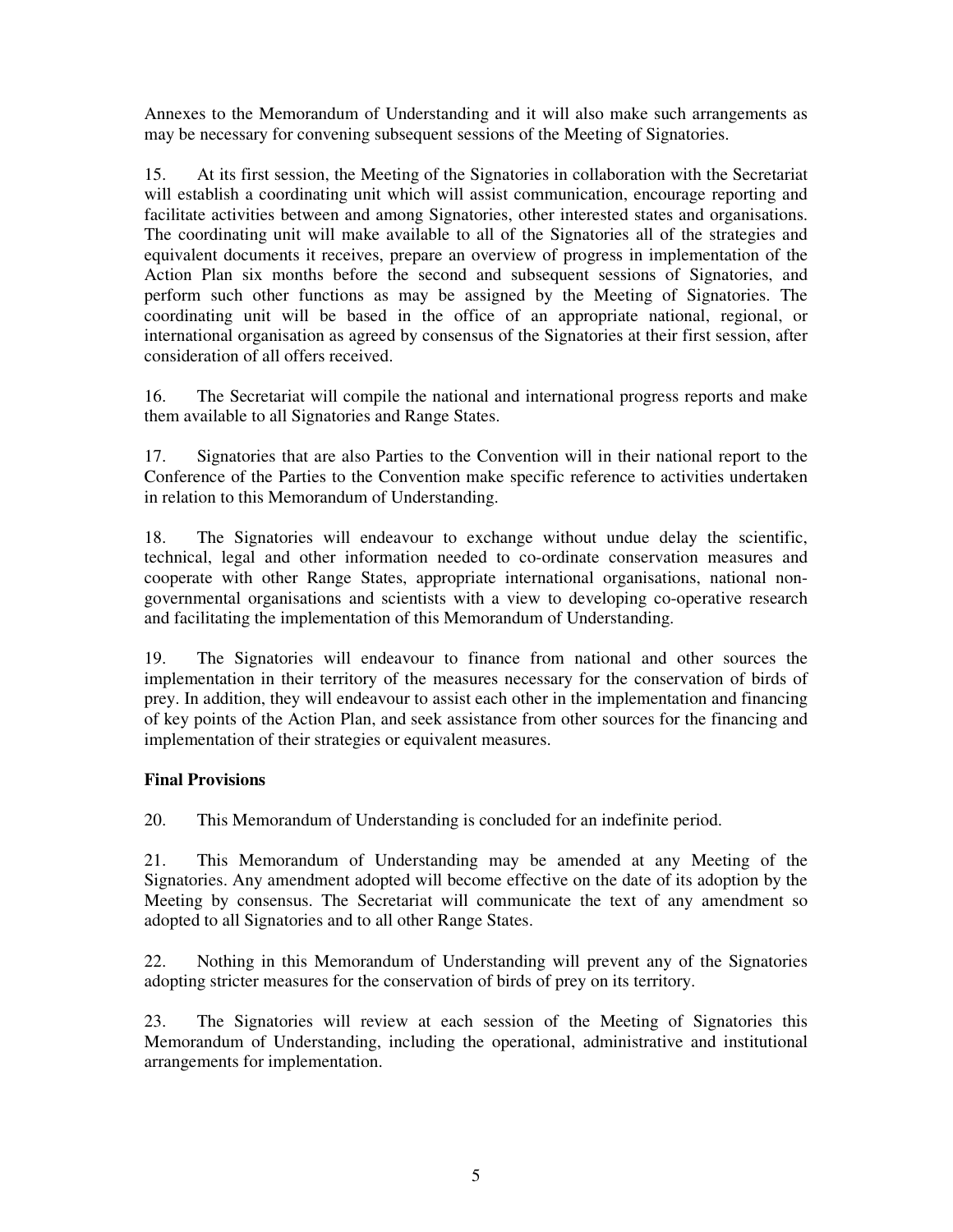24. Nothing in this Memorandum of Understanding will bind any of the Signatories either jointly or severally.

25. This Memorandum of Understanding will be open for signature indefinitely at the seat of the CMS Secretariat to all Range States of Africa-Eurasian birds of prey and to any regional economic integration organisation.

26. Inter-Governmental and international and national non-governmental organisations may associate themselves with this Memorandum of Understanding through their signature as co-operating partners, in particular with the implementation of the Action Plan in accordance with article VII, paragraph 9 of the Convention of Migratory Species.

27. This Memorandum of Understanding will become effective on the first day of the month following the date on which there are at least eight Range State Signatories including at least two each from Europe, Asia and Africa. Thereafter, it will become effective for any other Signatory on the first day of the month following the date of signature by that Signatory.

28. Any Signatory may withdraw from this Memorandum of Understanding by written notification to the Secretariat. The withdrawal will take effect for that Signatory six months after the date on which the Secretariat has received the notification.

29. The Secretariat will be the Depositary of this Memorandum of Understanding.

30. The working language for all matters relating to this Memorandum of Understanding, including meetings, documents and correspondence, will be English and French.

Signed at xxxxxxx, on xxxxxxx:

Signatory and Authority Represented: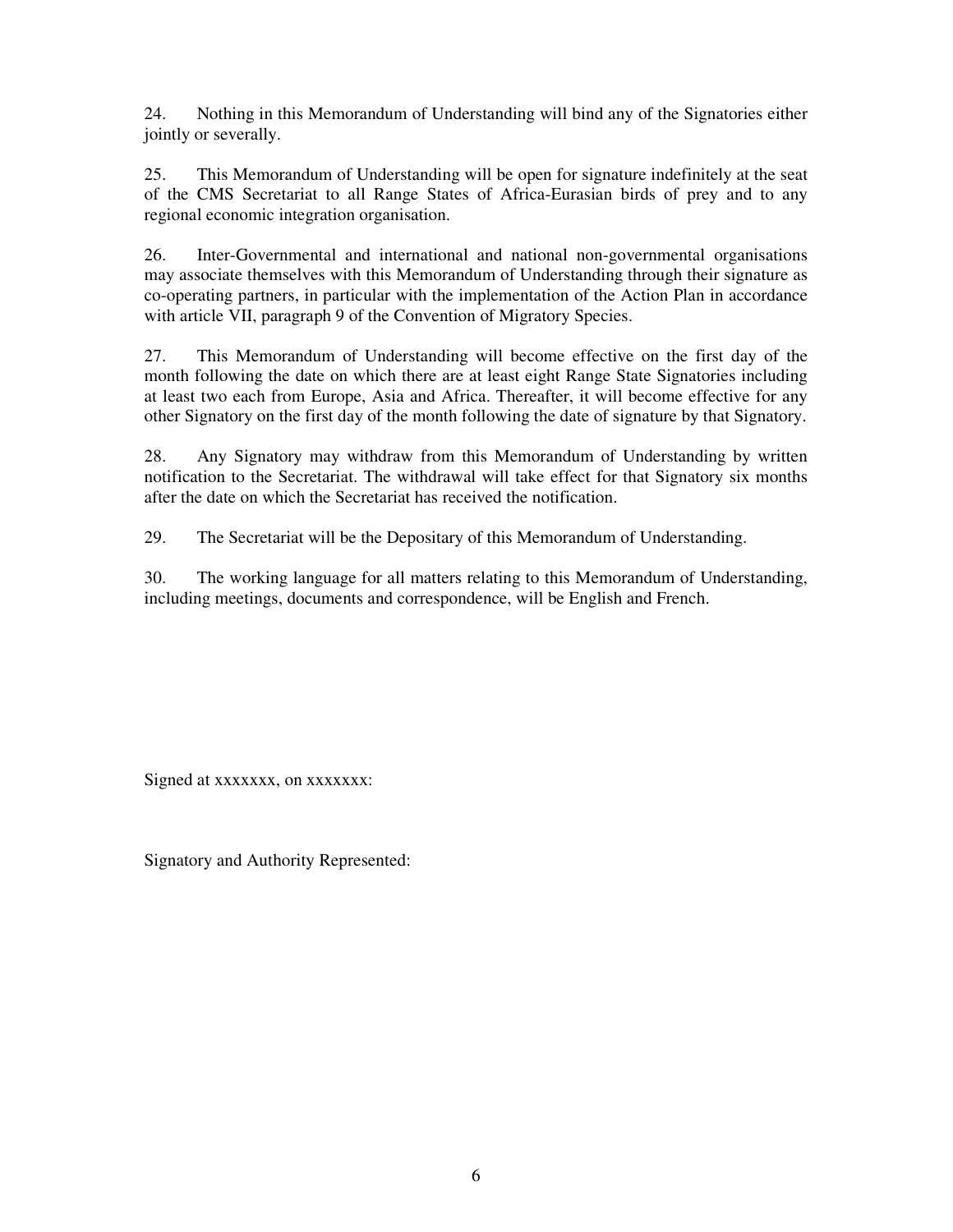#### LIST OF AFRICAN-EURASIAN MIGRATORY BIRDS OF PREY

#### *FALCONIFORMES*

*Pandionidae Pandion haliaetus* Osprey

#### *Accipitridae*

*Aviceda cuculoides* African Baza *Aviceda jerdoni* Jerdon's Baza *Aviceda leuphotes* Black Baza *Pernis apivorus* **European Honey-buzzard** *Pernis ptilorhyncus* **Oriental Honey-buzzard** *Milvus lineatus* Black-eared Kite *Milvus milvus* Red Kite *Milvus migrans* Black Kite *Haliaeetus leucoryphus* Pallas's Fish-eagle *Haliaeetus albicilla* White-tailed Eagle *Haliaeetus pelagicus* Steller's Sea-eagle *Neophron percnopterus* Egyptian Vulture *Gyps fulvus* Griffon Vulture *Aegypius monachus* Cinereous Vulture<br>*Circaetus gallicus* Short-toed Snake-e *Circus aeruginosus* Western Marsh-harrier *Circus spilonotus* Eastern Marsh-harrier *Circus maurus* Black Harrier *Circus cyaneus* Northern Harrier *Circus macrourus* Pallid Harrier *Circus melanoleucos* Pied Harrier *Circus pygargus* Montagu's Harrier *Accipiter badius* Shikra *Accipiter brevipes* Levant Sparrowhawk *Accipiter soloensis* Chinese Goshawk *Accipiter gularis* Japanese Sparrowhawk *Accipiter virgatus* Besra *Accipiter ovampensis* Ovampo Sparrowhawk *Accipiter nisus* Eurasian Sparrowhawk *Accipiter gentilis* Northern Goshawk *Butastur rufipennis* Grasshopper Buzzard *Buteo buteo* Common Buzzard **Buteo oreophilus Mountain Buzzard** *Buteo rufinus* Long-legged Buzzard *Buteo hemilasius* Upland Buzzard *Buteo lagopus* Rough-legged Buzzard *Buteo auguralis* **Red-necked Buzzard** *Aquila pomarina* Lesser Spotted Eagle *Aquila clanga* **Greater Spotted Eagle** *Aquila rapax* Tawny Eagle *Aquila nipalensis* Steppe Eagle *Aquila adalberti* Spanish Imperial Eagle *Aquila heliaca* **Eastern Imperial Eagle** *Aquila wahlbergi* Wahlberg's Eagle *Aquila chrysaetos* Golden Eagle

*Chelictinia riocourii* African Swallow-tailed Kite **Short-toed Snake-eagle** *Butastur indicus* Grey-faced Buzzard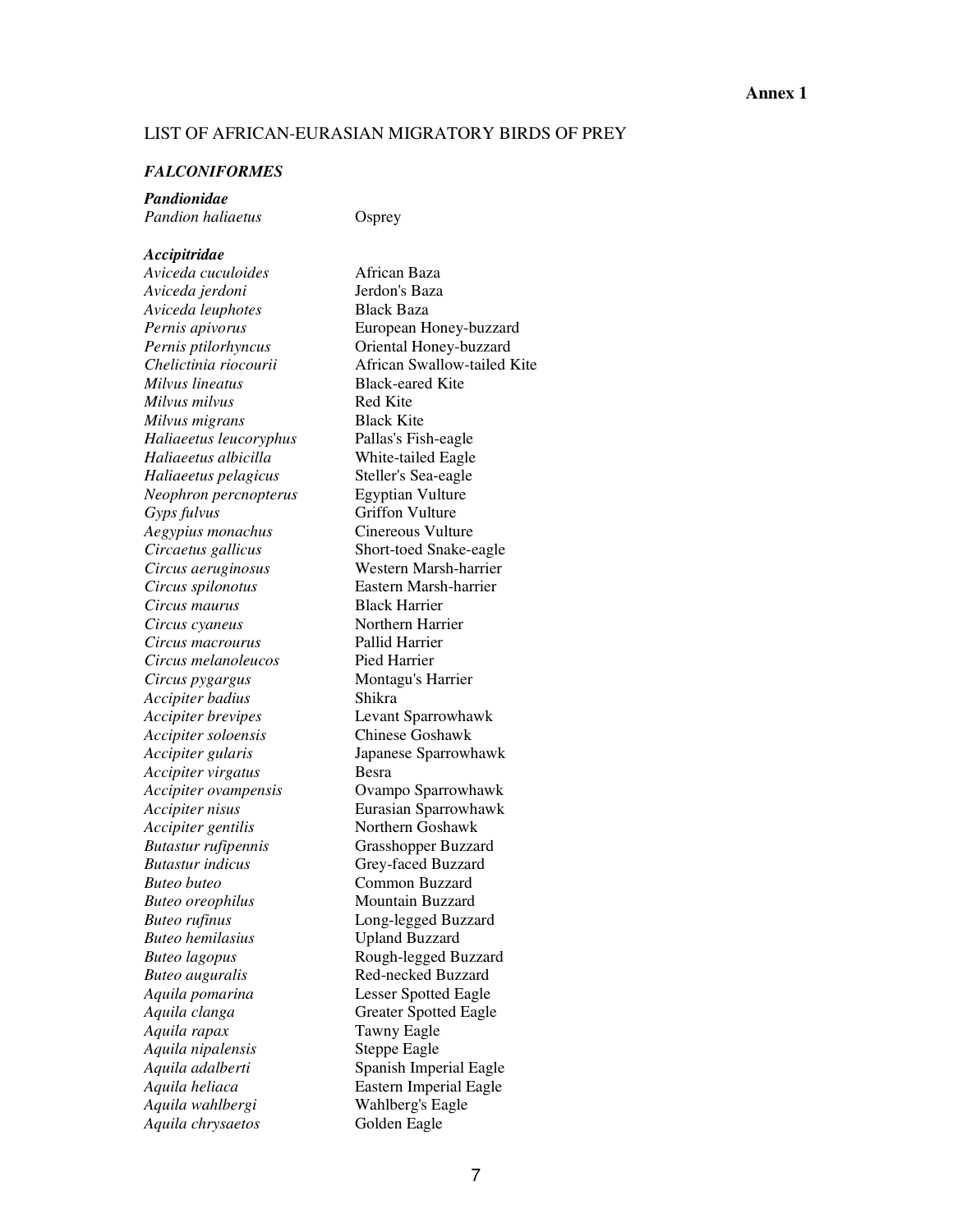*Hieraaetus pennatus* Booted Eagle

#### *Falconidae*

*Falco naumanni* Lesser Kestrel *Falco tinnunculus* Common Kestrel *Falco alopex* **Fox Kestrel** *Falco vespertinus* **Red-footed Falcon**<br> *Falco amurensis* Amur Falcon *Falco amurensis Falco eleonorae* Eleonora's Falcon **Falco concolor Sooty Falcon** *Falco columbarius* Merlin *Falco subbuteo* Eurasian Hobby *Falco severus* **C**oriental Hobby<br> *Falco biarmicus* Lanner Falcon  $Falco$  biarmicus *Falco cherrug* Saker Falcon *Falco rusticolus* Gyrfalcon *Falco peregrinus* Peregrine Falcon *Falco pelegrinoides* Barbary Falcon

#### *STRIGIFORMES*

*Strigidae Nyctea scandiaca* **Snowy Owl**<br> **Strix uralensis Canadiac Company Company Owl**  $Strix$  *uralensis Strix nebulosa* Great Grey Owl *Aegolius funereus* Boreal Owl *Ninox scutulata* **Brown Hawk-owl** *Asio otus* **Long-eared Owl**<br>*Asio flammeus* **CONG SHOTE SHOTE SHOTE SHOTE** Asio flammeus

*Spizaetus nipalensis* Mountain Hawk-eagle

Pallid Scops-owl *Otus scops* **Common Scops-owl** *Otus sunia* **Oriental Scops-owl Surnia ulula Northern Hawk Owl**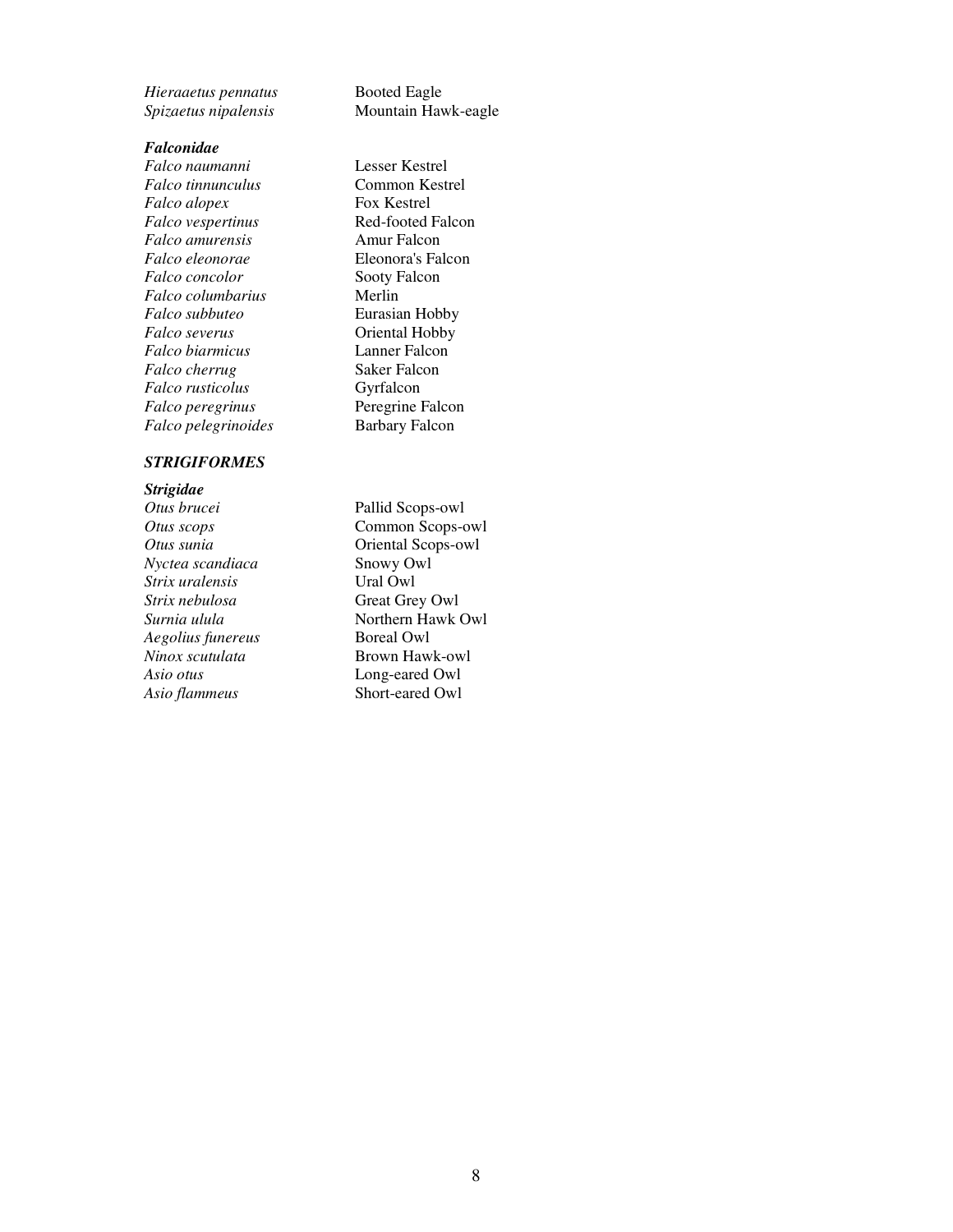**Annex 2** 



**Map of the area included within this Memorandum of Understanding** 

Only those Range States and territories listed below, and shown in black on this map, are included within the scope of this MoU.

Boundaries of countries shown on this map are shown for information only and have no legal significance. The final version of the map in Annex 2 will show geographic outlines only.

| <b>Afrotropical realm</b>     |                     |                       |
|-------------------------------|---------------------|-----------------------|
| Angola                        | Gabon               | Réunion (to France)   |
| Benin                         | Gambia              | Rwanda                |
| <b>Botswana</b>               | Ghana               | São Tomé and Principe |
| Burkina Faso                  | Guinea              | Senegal               |
| Burundi                       | Guinea-Bissau       | Seychelles            |
| Cameroon                      | Kenya               | Sierra Leone          |
| Cape Verde                    | Lesotho             | Somalia               |
| Central African Republic      | Liberia             | South Africa          |
| Chad                          | Madagascar          | Sudan                 |
| Comoros                       | Malawi              | Swaziland             |
| Congo                         | Mali                | Tanzania              |
| Congo, Democratic Republic of | <b>Mauritius</b>    | Togo                  |
| Côte d'Ivoire                 | Mayotte (to France) | Uganda                |
| Djibouti                      | Mozambique          | Zambia                |
| <b>Equatorial Guinea</b>      | Namibia             | Zimbabwe              |
| Eritrea                       | Niger               |                       |
| Ethiopia                      | Nigeria             |                       |